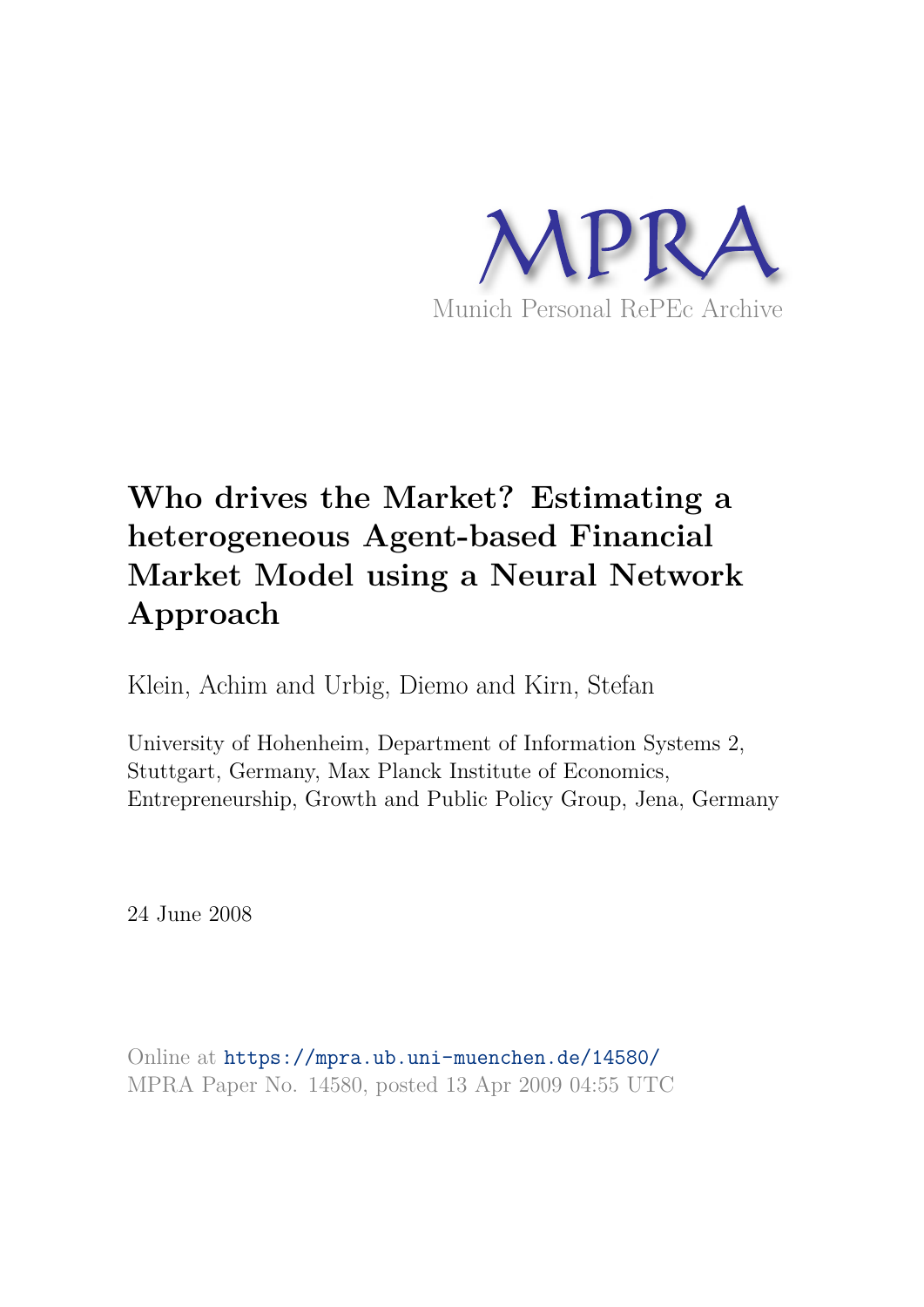## **Who Drives the Market? Estimating a Heterogeneous Agent-based Financial Market Model Using a Neural Network Approach**

Achim Klein 1\*, Diemo Urbig 2, Stefan Kirn 1

**June 2008** 

*Working Paper* 

1 University of Hohenheim, Department of Information Systems 2 Schwerzstr. 35, 70593 Stuttgart, Germany {klein, kirn}@uni-hohenheim.de Facsimile: + 49 / 711 / 459 22961

2 Max Planck Institute of Economics, Entrepreneurship, Growth and Public Policy Group Kahlaische Straße 10, 07745 Jena, Germany urbig@econ.mpg.de

\* Corresponding author

The full paper including simulation and estimation results is available upon request. See also http://www.whodrivesthemarket.com for continuously updated and derived results.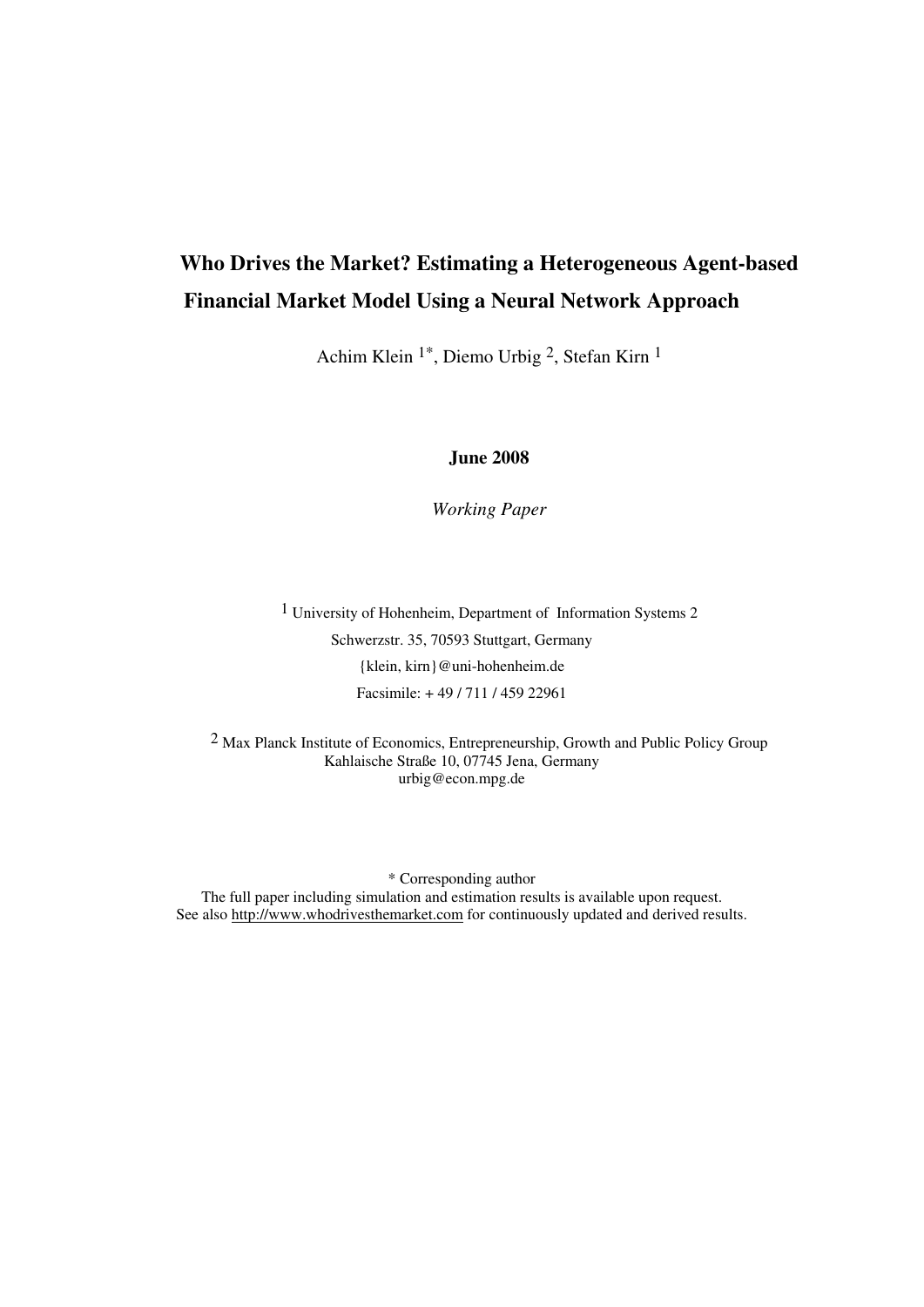## **Abstract.**

*Introduction.* The *objects of investigation* of this work are micro-level behaviors in stock markets. We aim at better understanding which strategies of market participants drive stock markets. The *problem* is that micro-level data from real stock markets are largely unobservable. We take an *estimation perspective* to obtain *daily* time series of fractions of chartists and fundamentalists among market participants. We estimate the heterogeneous agent-based financial market model introduced by Lux and Marchesi [1] to the S&P 500. This model has more realistic time series properties compared to less complex econometric and other agent-based models. Such kinds of models have a rather complex dependency between micro and macro parameters that have to be mapped to empirical data by the estimation method. This poses heavy computational burdens. Our contribution to this field is a new method for indirectly estimating time-varying micro-parameters of highly complex agentbased models at high frequency.

*Related work.* Due to the high complexity, few authors have published on this topic to date (e.g., [2], [3], and [4]). Recent approaches in directly estimating agent-based models are restricted to simpler models, make simplifying assumptions on the estimation procedure, estimate only non-time varying parameters, or estimate only low frequency time series.

*Approach and computational methods.* The indirect estimation method we propose is based on estimating the inverse model of a rich agent-based model that derives realistic macro market behavior from heterogeneous market participants' behaviors. Applying the inverse model, which maps macro parameters back to micro parameters, to widely available macrolevel financial market data, allows for estimating time series of aggregated real world microlevel strategy data at daily frequency. To estimate the inverse model in the first place, a neural network approach is used, as it allows for a large degree of freedom concerning the structure of the mapping to be represented by the neural network. As basis for learning the mapping, micro and macro time series of the market model are generated artificially using a multi-agent simulation based on RePast [5]. After applying several pre-processing and smoothing methods to these time series, a feed-forward multilayer perceptron is trained using a variant of the Levenberg-Marquardt algorithm combined with Bayesian regularization [6]. Finally, the trained network is applied to the S&P 500 to estimate daily time series of fractions of strategies used by market participants.

*Results.* The main contribution of this work is a model-free indirect estimation approach. It allows estimating micro-parameter time series of the underlying agent-based model of high complexity at high frequency. No simplifying assumptions concerning the model or the estimation process have to be applied. Our results also contribute to the understanding of theoretical models. By investigating fundamental dependencies in the Lux and Marchesi model by means of sensitivity analysis of the resulting neural network inverse model, price volatility is found to be a major driver. This provides additional support to findings in [1]. Some face validity for concrete estimation results obtained from the S&P 500 is shown by comparing to results of Boswijk et al. [3]. This is the work which comes closest to our approach, albeit their model is simpler and estimation frequency is yearly. We find support for Boswijk et al.'s key finding of a large fraction of chartists during the end of 1990s price bubble in technology stocks. Eventually, our work contributes to understanding what kind of micro-level behaviors drive stock markets. Analyzing correlations of our estimation results to historic market events, we find the fraction of chartists being large at times of crises, crashes, and bubbles.